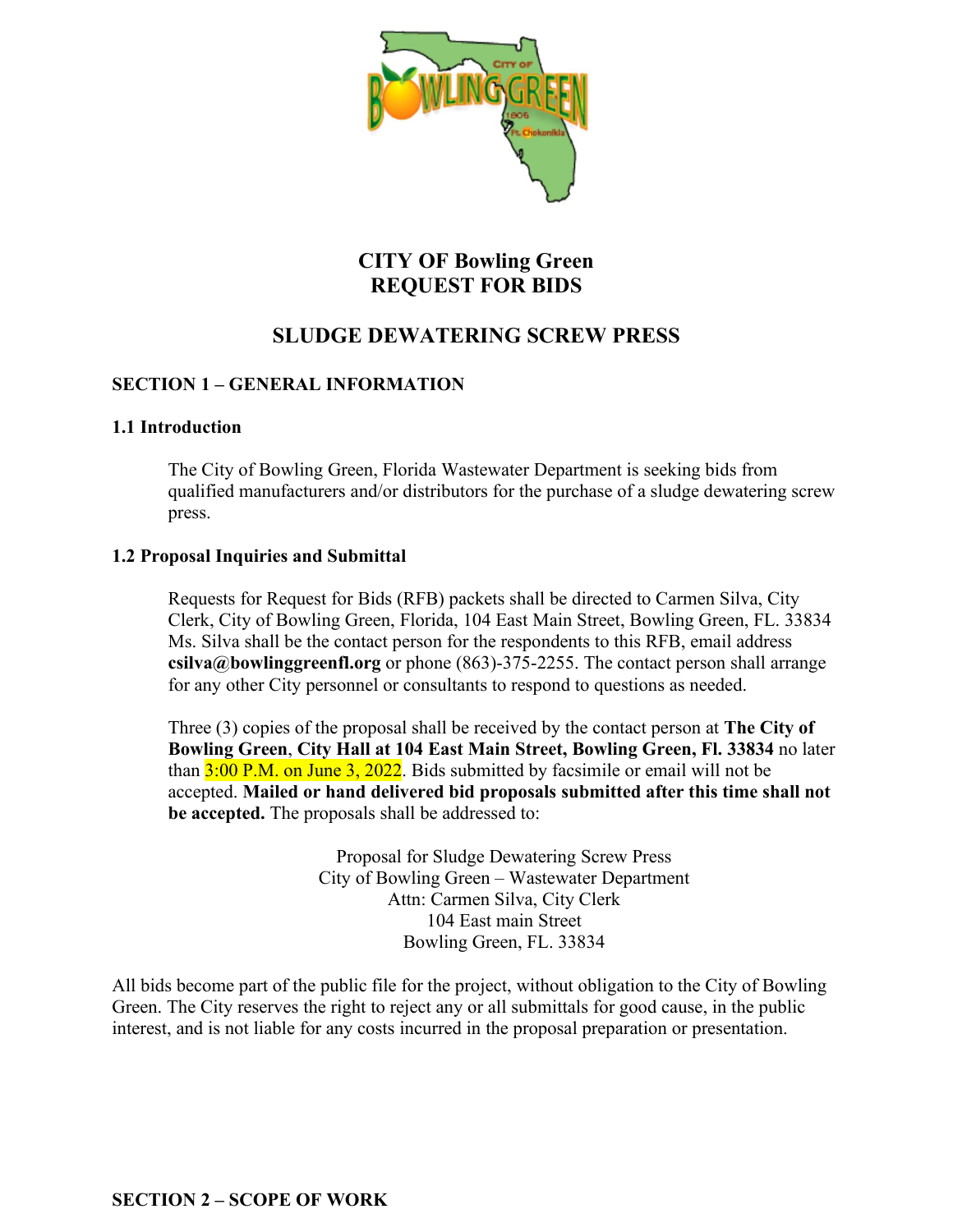## **2.1 Scope**

A. Manufacturer shall furnish and verify installation of one (1) skid mounted sludge dewatering screw press. The screw press shall be manufactured from AISI 304L stainless steel shapes. Fabrication and assembly shall be in conformance with the product specifications and drawings.

B. Manufacturer shall furnish a complete dewatering system including skid, screw press, drive motors, gear reducers, support legs, anchor bolts, polymer station, piping and wiring, controls, and all accessories and appurtenances specified or otherwise required for a complete and properly operating installation.

C. Owner/Owner's Designee shall coordinate all details of the equipment with other related parts of the work and shall verify that all structures, piping, wiring, and equipment components are compatible. Owner/Owner's Designee shall be responsible for all structural and other alterations required to accommodate equipment differing in dimensions or other characteristics from these specifications and drawings.

D. Equipment will be installed according to instructions and recommendations of the equipment manufacturer.

E. Power supply for main control panel is 460 Volts, 60 Hz, 3-phase. The polymer makedown system needs a separate 120 VAC, 60 Hz, single phase power supply.

#### **2.2 References**

- A. American Society for Testing and Materials (ASTM) Publications:
	- 1. Section A322: Carbon and Alloy Steel Bar Specifications.
	- 2. Section A507-10: Standard Specification for Drawing Alloy Steel, Sheet and Strip, Hot-Rolled and Cold Rolled
- B. Anti-Friction Bearing Manufacturers Association (AFBMA) Publications:
	- 1. Standard 9-90 Load Ratings and Fatigue Life for Ball Bearings.
	- 2. Standard 11-90 Load Ratings and Fatigue Life for Roller Bearings.
- C. American Institute of Steel Construction (AISC) Publications
- D. American Welding Society (AWS) Publications
- E. American Structures Painting Council (ASPC) Publications

#### **2.3 Submittals**

The following information shall be submitted to the Wastewater Treatment Supervisor. Submittals shall include the following:

A. Product Data:

1. Descriptive literature, brochures, catalogs, cut-sheets and other detailed descriptive material of the equipment.

2. Motor characteristics and performance information.

3. Gear reducer data including service factor, efficiency, torque rating, and materials.

4. Parts list including a list of recommended spare parts.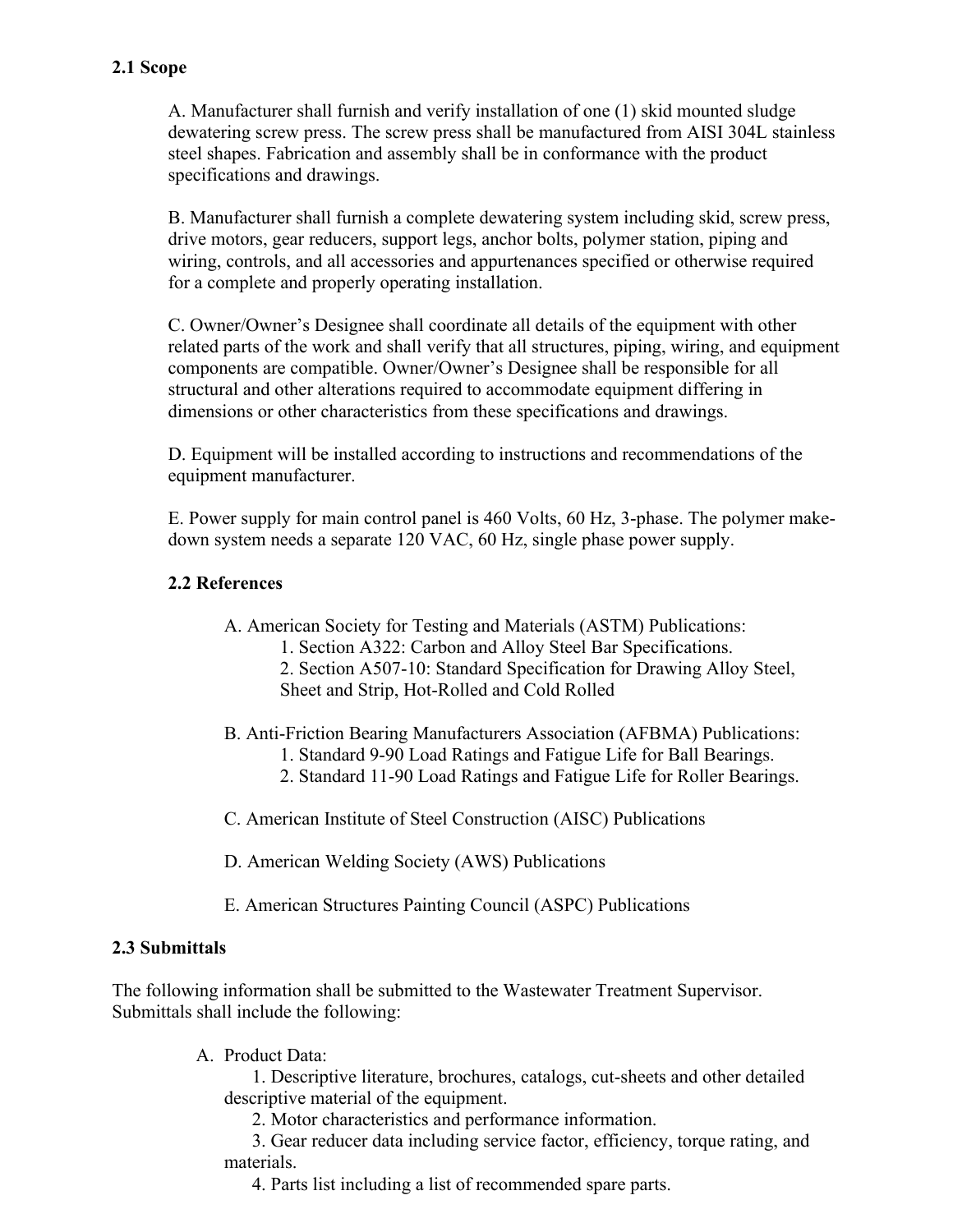B. Shop Drawings: Include the following:

- 1. Manufacturer's installation drawings.
- 2. Wiring and schematic diagrams.

C. Operations and maintenance manual.

D. Detailed installation instructions, with clear step-by-step points on the correct mechanical and electrical installation procedures.

E. Equipment weights and lifting points.

F. Recommendations for short- and long-term storage.

G. A copy of the manufacturer's warranty.

H. A copy of documents proving certification of the Manufacturer's Quality Management System according to ISO 9001 and Environmental Protection Management System according to ISO 14001.

I. Failure to include all drawings applicable to the equipment specified in this section will result in rejection of the entire submittal with no further review.

2.4 Quality Assurance

A. To ensure quality, conformance, and reliability with regard to the manufacturing and production of the machinery described in this section, the equipment manufacturer shall meet the requirements listed in this section

B. Manufacturer shall have established an ISO 9001 certified quality management system.

C. Manufacturer shall have established an ISO 14001 certified environmental protection management system.

D. All stainless-steel components and structures shall be submersed in a chemical bath of nitric acid and hydrofluoric acid (pickling bath) to remove any residues that may be present on the material as a result of forming, manufacture, or handling. After removal from the pickling bath, the equipment must be washed with a high-pressure wash of cold water to remove any remaining surface debris and promote the formation of an oxidized passive layer which is critical to the long life of the stainless steel. No stainless-steel components may be fabricated or assembled in a factory where carbon steel products are also fabricated, in order to prevent contamination by rust.

E. Screw Press shall be manufacturer's standard product and only be modified as necessary to comply with the drawings, specifications, and specified service conditions.

F. All welding is performed in accordance with American Welding Society (AWS) D1.1 Structural Welding Code, or equivalent.

G. Manufacturer shall provide screw press, polymer system, motors, gear reducers, controls, control panels, and lifting attachments as a complete integrated package to ensure proper coordination, compatibility, and operation of the system. H. Manufacturer shall provide services by a factory-trained service engineer, specifically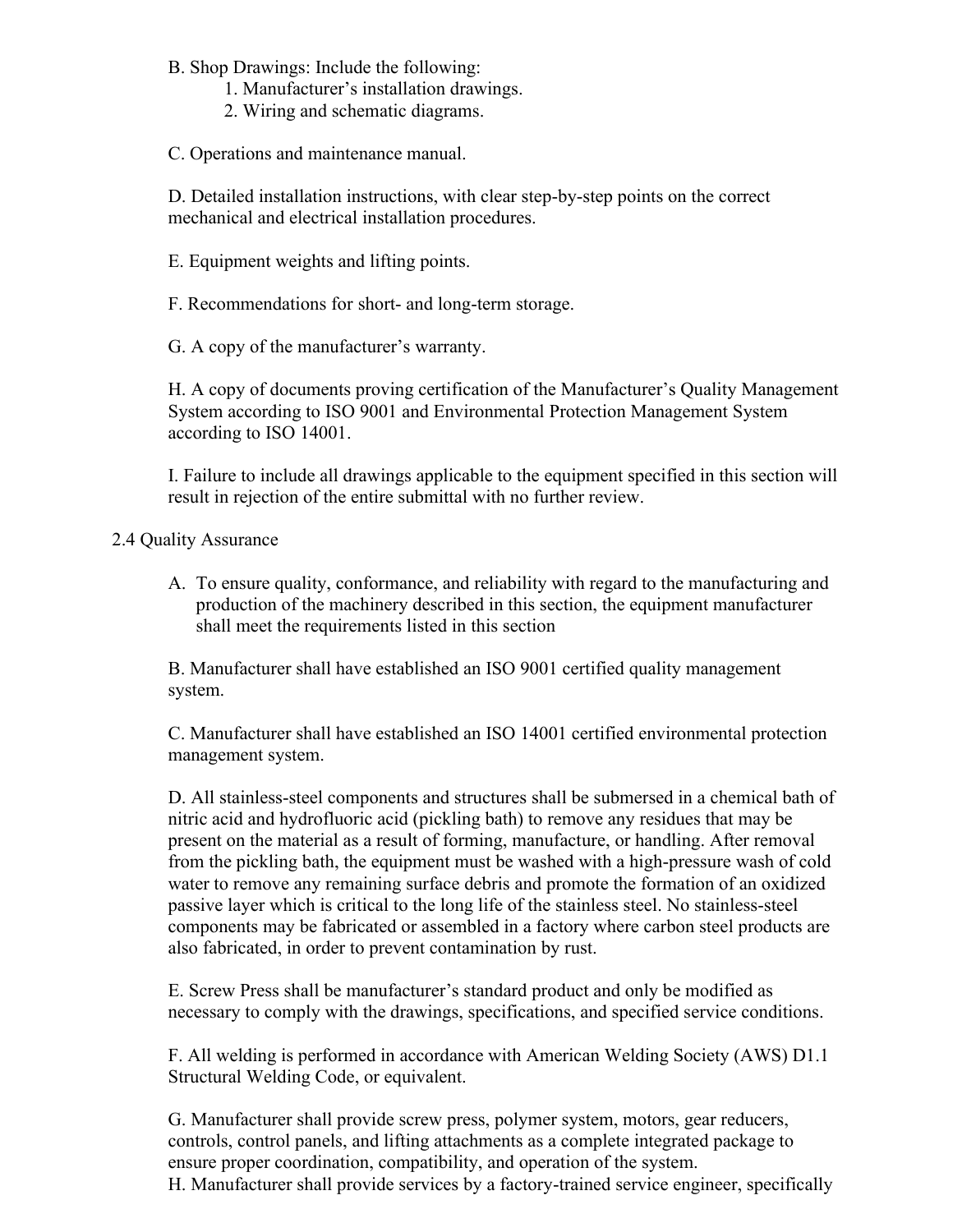trained on the type of equipment specified. Engineer requirements include, but are not limited to the following:

1. Service engineer shall be present during initial energizing of equipment to determine directional testing as described in Section 4.01 C (Installation). 2. Service engineer shall inspect and verify location of anchor bolts, placement, leveling, alignment and field erection of equipment, as well as control panel operation and electrical connections.

3. Service engineer shall provide classroom and/or field training on the operation and maintenance of the equipment to operator personnel.

4. Manufacturer shall state field service rates for a service engineer to owner. In the event that the field service time required by this section should not be sufficient to properly place the equipment into operation, additional time shall be purchased to correct deficiencies in installation, equipment, or material without additional cost to owner.

L. Manufacturer shall guarantee all equipment against faulty or inadequate design, improper assembly or installation, defective workmanship or materials, and breakage or other failure. Materials shall be suitable for service conditions.

M. All equipment shall be designed, fabricated, and assembled in accordance with recognized and acceptable engineering and shop practice. Individual parts shall be manufactured to standard sizes and thicknesses so that repair parts can be installed in the field. Like parts of duplicate units shall be interchangeable. Equipment shall not have been in service prior to delivery, except as required by testing.

N. Each major component of equipment shall have the manufacturer's name, address and product identification on a nameplate securely affixed to the equipment.

#### **2.4 Quality Assurance**

A. To ensure quality, conformance, and reliability with regard to the manufacturing and production of the machinery described in this section, the equipment manufacturer shall meet the requirements listed in this section

B. Manufacturer shall have established an ISO 9001 certified quality management system.

C. Manufacturer shall have established an ISO 14001 certified environmental protection management system.

D. All stainless-steel components and structures shall be submersed in a chemical bath of nitric acid and hydrofluoric acid (pickling bath) to remove any residues that may be present on the material as a result of forming, manufacture, or handling. After removal from the pickling bath, the equipment must be washed with a high-pressure wash of cold water to remove any remaining surface debris and promote the formation of an oxidized passive layer which is critical to the long life of the stainless steel. No stainless-steel components may be fabricated or assembled in a factory where carbon steel products are also fabricated, in order to prevent contamination by rust.

E. Screw Press shall be manufacturer's standard product and only be modified as necessary to comply with the drawings, specifications, and specified service conditions.

F. All welding is performed in accordance with American Welding Society (AWS) D1.1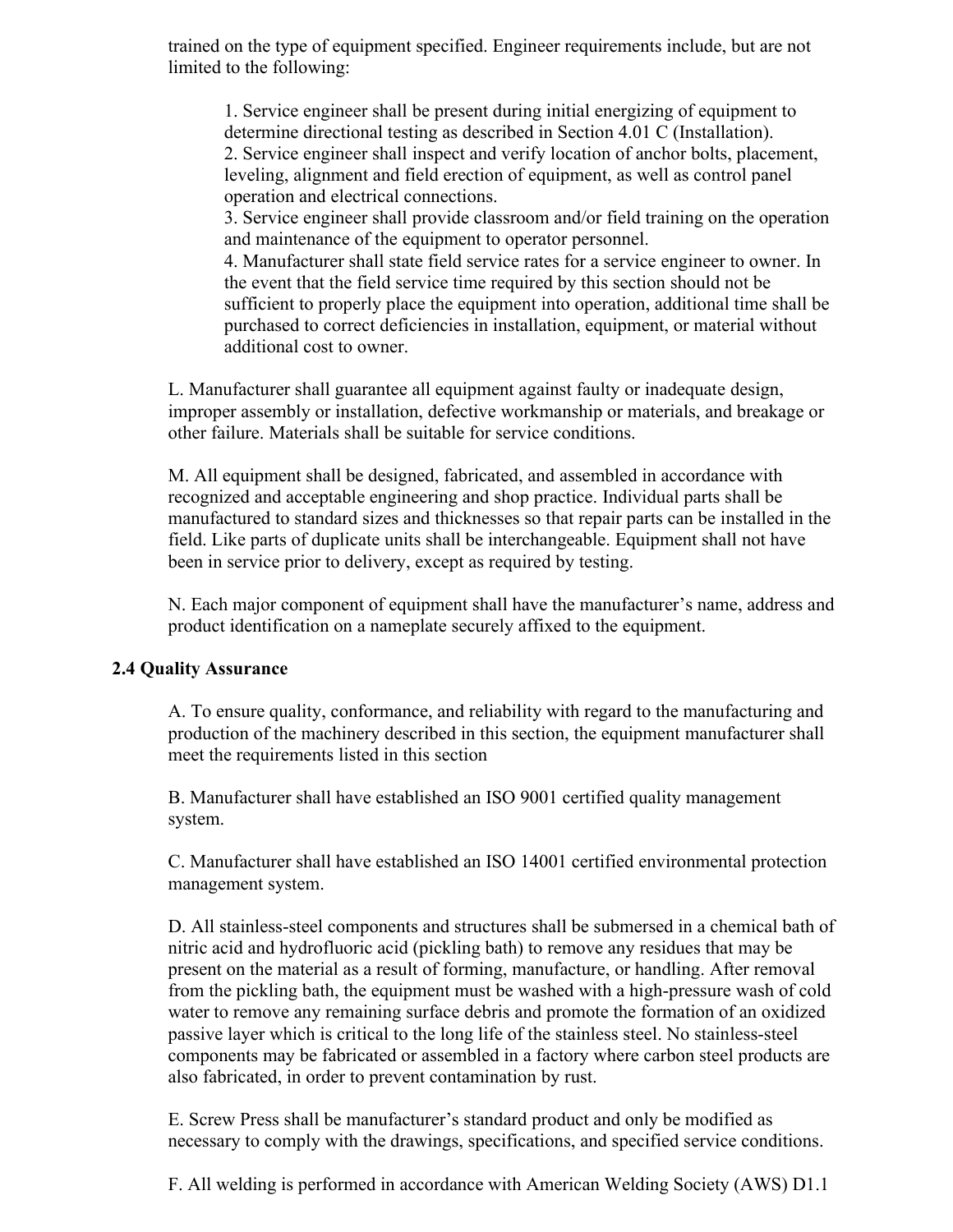Structural Welding Code, or equivalent.

G. Manufacturer shall provide screw press, polymer system, motors, gear reducers, controls, control panels, and lifting attachments as a complete integrated package to ensure proper coordination, compatibility, and operation of the system.

H. Manufacturer shall provide services by a factory-trained service engineer, specifically trained on the type of equipment specified. Engineer requirements include, but are not limited to the following:

1. Service engineer shall be present during initial energizing of equipment to determine directional testing as described in Section 4.01 C (Installation). 2. Service engineer shall inspect and verify location of anchor bolts, placement, leveling, alignment and field erection of equipment, as well as control panel operation and electrical connections.

3. Service engineer shall provide classroom and/or field training on the operation and maintenance of the equipment to operator personnel.

4. Manufacturer shall state field service rates for a service engineer to owner. In the event that the field service time required by this section should not be sufficient to properly place the equipment into operation, additional time shall be purchased to correct deficiencies in installation, equipment, or material without additional cost to owner.

L. Manufacturer shall guarantee all equipment against faulty or inadequate design, improper assembly or installation, defective workmanship or materials, and breakage or other failure. Materials shall be suitable for service conditions.

M. All equipment shall be designed, fabricated, and assembled in accordance with recognized and acceptable engineering and shop practice. Individual parts shall be manufactured to standard sizes and thicknesses so that repair parts can be installed in the field. Like parts of duplicate units shall be interchangeable. Equipment shall not have been in service prior to delivery, except as required by testing.

N. Each major component of equipment shall have the manufacturer's name, address and product identification on a nameplate securely affixed to the equipment.

#### A.5**Delivery, Storage, and Handling of Equipment**

- B. Equipment shall be shipped and delivered fully assembled, except where partial disassembly is required in order to conform to transportation regulations or for the protection of components.
- C. Owner/Owner's Designee shall be responsible for unloading and shall have equipment onsite at the time of delivery permitting proper hoisting of the equipment.

#### **2.6 Pre-submittal of Alternative Equipment**

Manufacturers of alternative equipment shall submit a pre-approval package to the Wastewater Treatment Supervisor at least two (2) weeks prior to bid date. Alternative manufacturers shall submit the following information and supporting documentation:

A. A complete set of drawings, specifications, catalog cut-sheets, and detailed descriptive material. Drawings shall show all relevant details of the unit. This information shall identify all technical and performance requirements stipulated on the drawings and in the specification. If the proposed equipment does not meet these specifications, any deviation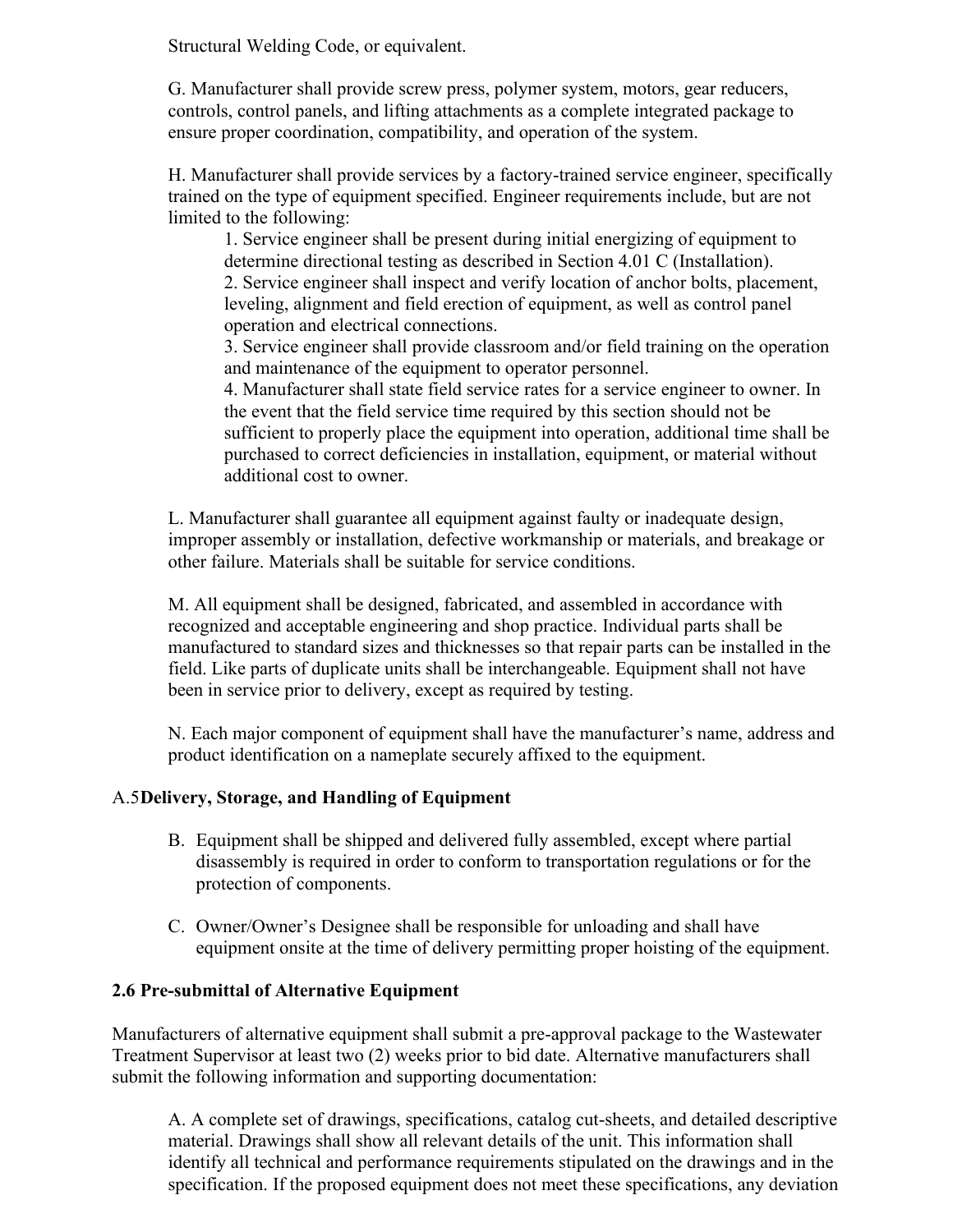from the specification must be expressly noted. All deviations shall be listed on a single document.

B. Detailed installation drawings illustrating how the proposed screw press will be installed. The drawings shall include plan, elevation, and sectional views of the installation. Drawings shall include details of the injection ring, mixing valve, flocculation reactor, and details of the anchor bolt locations.

C. Motor characteristics and performance information. Vendor data shall be furnished to confirm the torque and thrust rating of the drive.

D. Complete reference list of all installations of same and similar equipment including contact names and phone numbers, showing at least 15 installations of the same type and size as specified.

E. Complete bill of materials for all equipment, showing dimensions and materials of construction of all components.

F. Certification by the manufacturer that all stainless-steel equipment will be manufactured in a stainless steel only factory.

G. Certification that the entire equipment will be passivated by submersion in an acid bath as specified in chapter 2.03.

H. A copy of documents proving certification of the Manufacturer's Quality Management System according to ISO 9001 and Environmental Protection Management System according to ISO 14001.

I. Details of the control and instrumentation system including wiring diagrams.

J. Information on equipment field erection requirements including total weight of assembled components and weight of each sub-assembly.

K. List of recommended spare parts.

L. A maintenance schedule showing the required maintenance, frequency of maintenance, lubricants and other items required at each regular preventative maintenance period, including all buy-out items.

#### **SECTION 3-PRODUCTS**

#### **3.1 Acceptable Manufacturers**

A. Huber Sludge Dewatering System Model Q-Press 620.2 from Huber Technology, Inc.

B. Liquid polymer blending system: Veloblend VM-P from Velocity Dynamics, Inc.

C. Sludge feed pump: model NM045BY01L from Netzsch

D. Dewatered Cake Conveyor: Rotamat Screw Conveyor Ro8t/273 from Huber Technology, Inc.

E. Pre-approved alternate manufacturer(s), as per chapter 1.06. Alternates shall not be acceptable unless they have been pre-approved.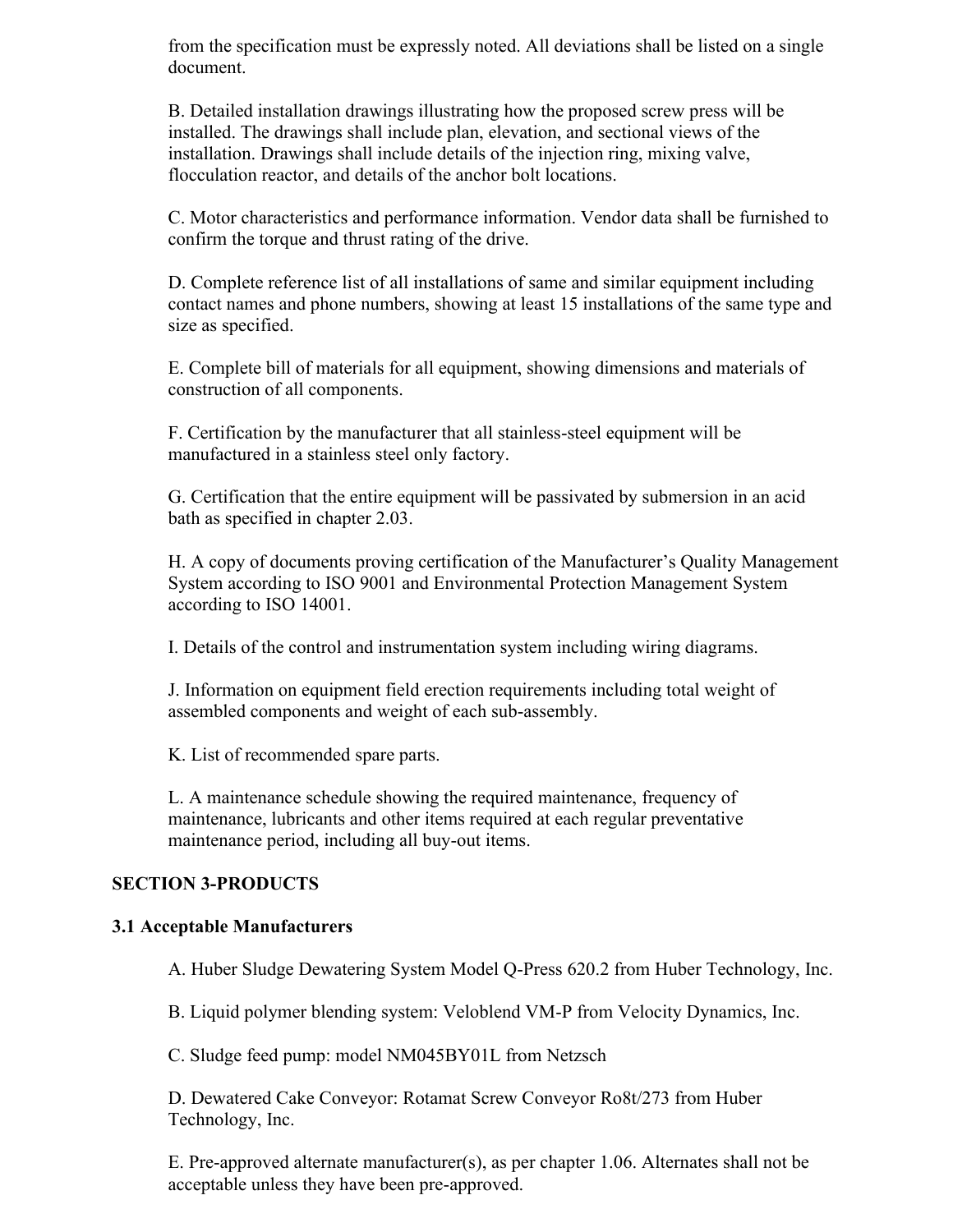#### 3.2 Performance and Design Requirements

- A. Sludge to be dewatered shall be well-mixed and well blended having the following characteristics:
	- 1. Sludge: WAS
		- a) Treatment Process: Aeration Basin with Secondary Clarifier
		- b) Solids concentration: 1.0%
		- c) Volatile solids: ≤ 80%
		- d) Other sludge characteristics:
			- i. pH 7.42 ii. Temperature 70°F
			- iii. TDS  $\leq$  352.5 mg/L
			- iv. Phosphate  $\leq 50$  mg/L
			- v. Chloride  $\leq$  34 ppm
			- vi. Dissolved Oxygen ≥ 0.5 mg/L

B. Each dewatering screw press shall be capable of dewatering 60 Gallons per Minute (GPM) of the specified municipal wastewater sludge to a final solids content of 20%. The solids capture rate shall be a minimum of 97%.

C. The sludge dewatering plant consists of the following major parts: a) Screw Press incl. support legs b) Polymer dosing system c) Sludge feed pump d) Controls e) Skid mounted

D. All parts of the dewatering press shall be designed and appropriate for the service specified and indicated and for continuous operation.

E. Sufficient room for inspection, maintenance, repair and adjustment shall be provided. Owner/Owner's Designee shall provide onsite installation of the skid mounted dewatering screw press.

F. The physical layout shown on the drawings is based on the Huber Screw Press Q-Press 620.2. If equipment by another manufacturer is to be supplied, Manufacturer shall include in the bid all necessary modifications to the piping, electrical, structural, and mechanical layouts to accommodate the equipment proposed.

G. All parts shall be designed and manufactured to handle the forces that may be exerted on the screw press during fabrication, shipping, erection, and proper operation according to the O&M manual.

H. All components shall be so arranged that they can be serviced from the operating floor and or skid level.

I. All components shall be balanced so that jamming at any point will not result in structural failure but will cause the drive motor to stall. All components, including the gear reducer, shall be designed to withstand, without damage or permanent distortion, the full stalling torque of the drive motor.

J. The screw press, sludge feed pump, liquid polymer blending system, flocculation piping, polymer injection ring and mixing valve, and controls will all be provided on a single skid. All connecting piping and wiring between components on the skid shall be pre-plumbed and SLUDGE DEWATERING SCREW PRESS RFB #2017-02 Page | 7 prewired by the Manufacturer. Owner/Owner's Designee shall provide the following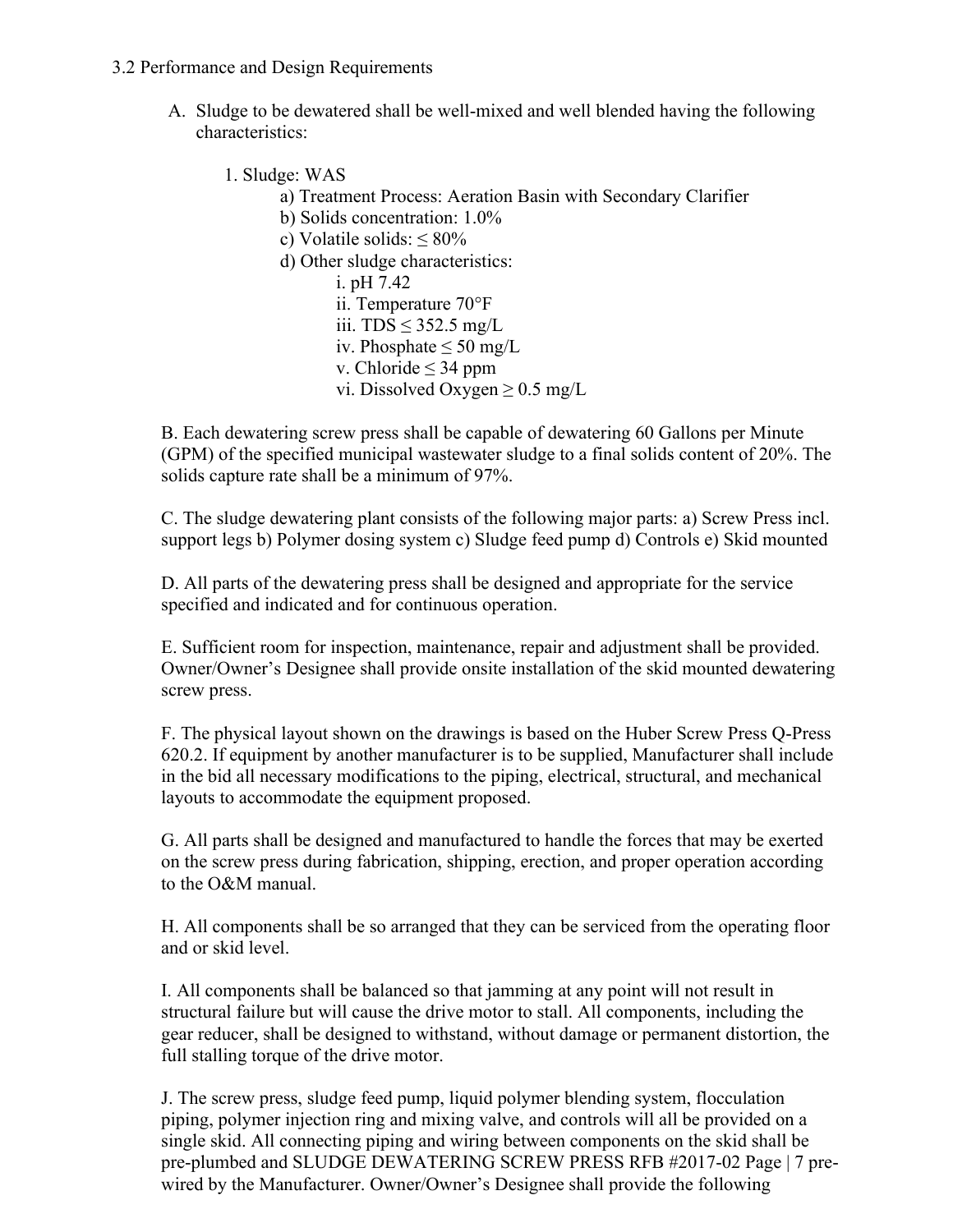connections to the skid:

a. Sludge feed connection to the inlet flange of the sludge feed pump

b. Drain piping from the filtrate drain flange

c. Water piping to the washwater solenoid valve connection d. Water piping to the

polymer mixing system dilution water connection

e. Power connections as described in 3.9.C.

K. The dewatered cake conveyor shall be provided by the Manufacturer. Installation and assembly of the cake conveyor as well as electrical connection of the cake conveyor to the screw press main control panel shall be by the Owner/Owner's Designee.

3.3 Sludge Dewatering Press Design Specifications

#### A. MATERIALS

1. Sludge dewatering press shall be manufactured from AISI 304L stainless steel shapes (rods, angles, and channels), pipes, and sheets. In particular, wedge wire basket, screw, shaft, covers; support legs, fasteners and anchor bolts shall be made of this material.

2. Wipers for helical screw flights shall be of wear resistant polyurethane (PU) material. Wipers must have a basket contact width of at least .315 in (8 mm). The wiper is held in place by stainless steel clamps and set screws which can be easily removed. The wiper shall have a selfcontained a dampening mechanism to maintain constant contact with the basket while limiting wear. Wiper self-contained dampening mechanism shall compensate for up to 4mm of radial wiper wear. Brushes without this functionality shall not be accepted.

B. DESIGN

1. The screw press shall be installed inclined (at 12º). Dewatering of the sludge takes place in a basket, which consists of three sections of wedge wire baskets. The overall basket length shall be 120 in (3,050 mm). The basket diameter shall be 25 in (620 mm). 2. The screw press support legs shall be capable of field adjustment for ease of installation.

3. The screw press shall be completely enclosed to prevent odor emission. The whole dewatering section and basket area shall be easily accessible through an inspection lid, which is mounted via two hinges on the side of the machine.

4. Each section of the wedge wire basket shall be split in half along the length of the basket to allow for easy separation of the basket into halves for servicing of the wiper. The basket shall be fastened together using bolt fasteners made of stainless steel. The screw press shall be provided with alignment pins for ease of basket alignment during reassembly. The bottom half of the wedge wire basket shall remain inside of the machine during servicing of the wiper for ease of maintenance. Designs which require the bottom half of the basket to be removed from the machine for servicing the wiper will not be accepted.

5. The screw press shall be completely enclosed to prevent odor emission. The whole dewatering section and basket area shall be easily accessible through an inspection panels, which are mounted via hinges on the sides and quick release latches on the top of the machine.

6. A screw shall be installed inside of the screen basket. The screw transports the sludge from the inlet to the discharge area at the end of the pressure zone. Its shaft diameter shall be conical towards the discharge section of the machine. The flights of the helical screw shall be provided with brushes to clean the wedge wire screen from the inside.

7. The screw shall be shafted and shall be made of stainless steel. A shaft-less screw is not acceptable. A bearing shall support the discharge end of the screw shaft. Wear strips are not acceptable.

8. A screw drive shall be provided at the discharge side of the press. The nominal motor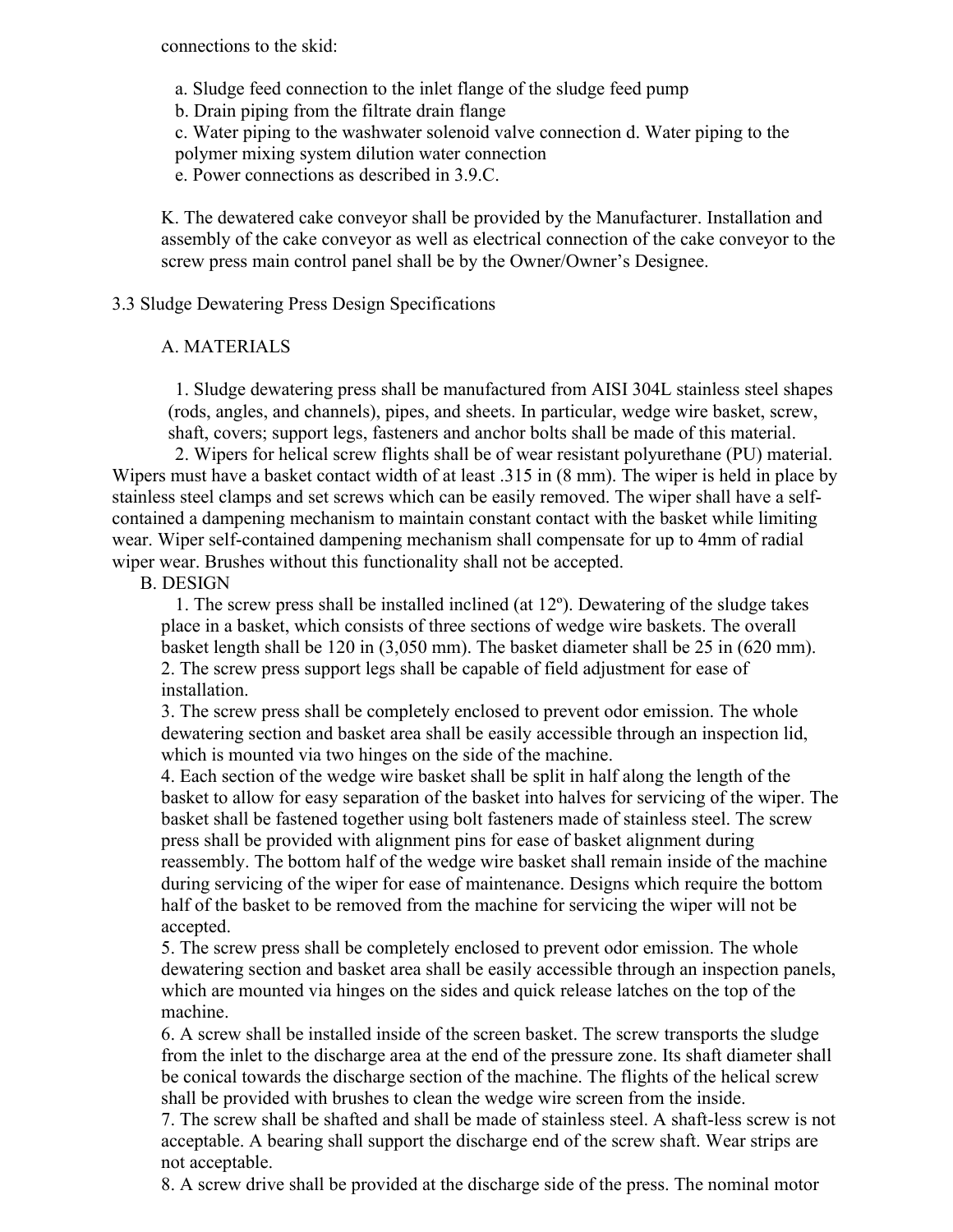power shall be 3.0 HP. The motor speed shall be controlled with a VFD. The drive unit shall be directly coupled to the screw shaft through a planetary gearbox.

9. A pressure sensor shall be installed at the inlet housing of the screw press. The pressure sensor provides a signal which is used to control the speed of the auger. The pressure in the inlet box shall automatically adjust the speed of the screw via the control system and the range for the pressure shall be adjustable at the HMI. Designs which do not control the screw speed based on the inlet pressure are not acceptable.

10. The cleaning of the wedge wire screen from the outside shall be performed by two rotating spray bar washing systems utilizing a single drive (drive: 0.1 hp, 460 V, 3 phase) made of stainless-steel piping and PVDF spray nozzles. The spray wash system shall be split into two systems, upper and lower, to cover the entire area of the basket by rotating around the circumference of the basket. Its spraying shall cover the entire area of the screen and also cover the interior of the screw press housing. In total four solenoid valves control the flow to each section of the spray bar washing system. The upper and lower spray bar washing systems shall have the ability to operate independently.

11. To optimize wash water consumption, the spray bar system shall have the ability to perform a quick wash of only the lower basket and/or an extended wash of the entire basket. Designs which do not have the quick wash ability shall not be accepted. Owner/Owner's Designee shall provide water supply piping to the manifold of the spray system that shall have a 1-¼ inch female threaded connection. The system shall include two (2) proximity switches to prevent over travel of the spray bar system.

12. Spray water supply shall be designed for a minimum flow of 36 GPM (can be filtered non-potable water, allowed particle size 500 microns at maximum 200 ppm) at a minimum pressure of 70 PSI. Water pressure at each nozzle of the spray bar shall be a minimum of 70 PSIG. Average spray water consumption shall not exceed 40 Gallons at 70 PSIG per wash cycle. The basket shall rotate with maximum speed as mentioned in section 2.05 below.

13. The spray wash system shall be designed to allow adjustability on two levels: timer and water demand (average per cycle). The timer and average water demand shall be adjustable at the MH.

14. A pneumatically actuated cone that serves for adjusting the pressure in the pressure zone shall be provided at the discharge end of the screening basket. The pressurized air supply shall be provided by the Manufacturer.

15. The pneumatically actuated cone is controlled by a 5-2-way solenoid valve. The solenoid directs the pressurized air to the ports which engage or disengage the cone at the discharge of the screw press. The control valve shall be installed in a local control station which also houses the pressure control valve and the pressure switch. The switch monitors the availability of pressurized air. If the supply of pressurized air is interrupted, the switch shall send a signal to the PLC and an alarm message will be generated.

16. Sludge cake shall be automatically discharged through a rectangular sludge discharge opening. The discharge height shall be minimum 37 in above floor level.

17. Owner/Owner's Designee shall provide a 6 in diameter drain line for the filtrate and connect it to the bottom drain connection of the screw press. The drain line shall also be provided with a 1.5 in flush connection with manual ball valve.

#### **3.4 Internal Piping**

A. Manufacturer shall provide the sludge feed pump installed on the skid. The sludge feed pump shall be of the progressive cavity type. The pump shall be controlled through a variable frequency controller (VFD) which is accepting a pacing signal from the screw press control panel, supplied by the manufacturer of the screw press.

B. Manufacturer shall provide sludge feed pipe from the sludge feed pump (with VFD) through a magnetic-inductive flow meter through a polymer-dosing ring, polymer mixing valve.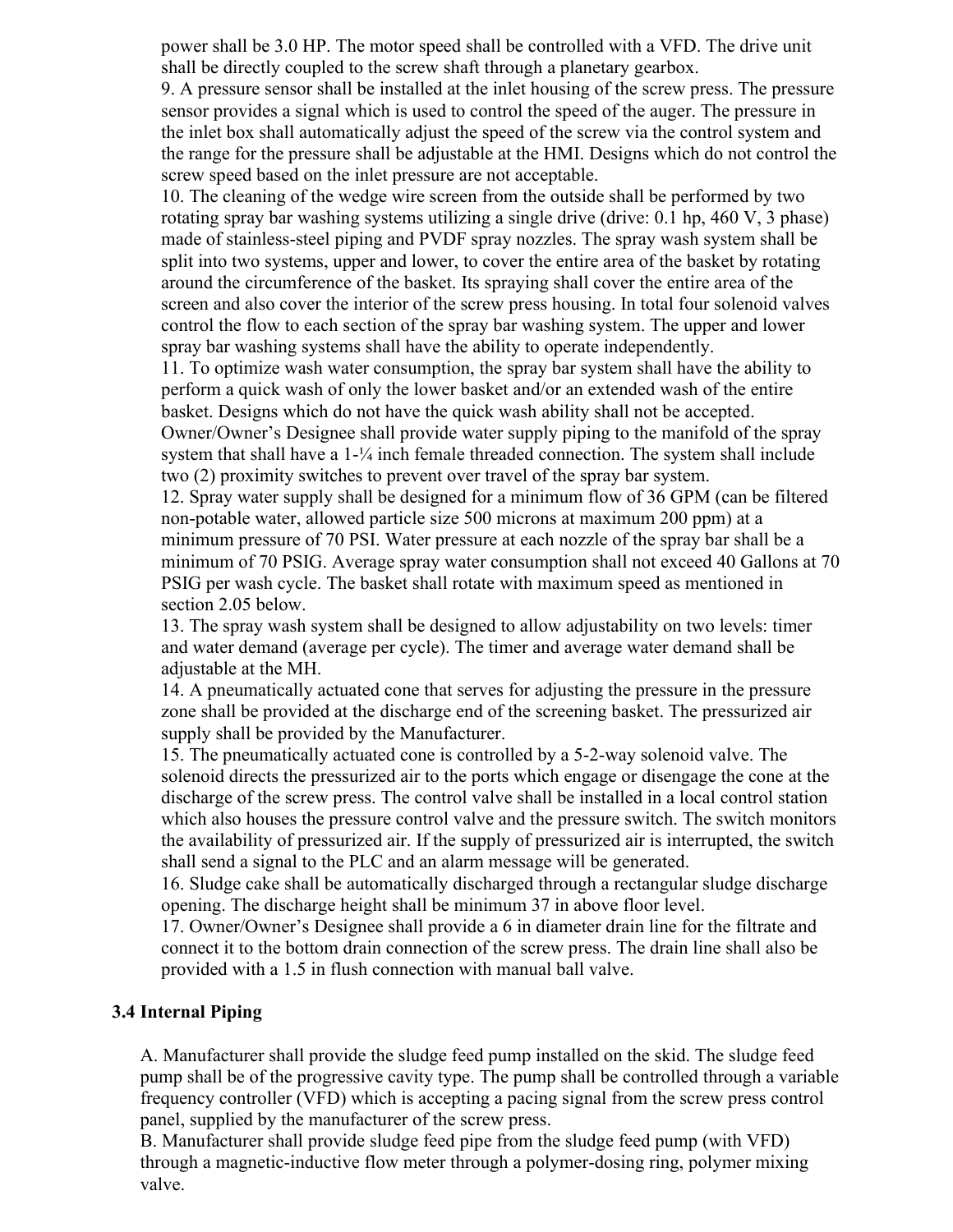C. Polymer dosing ring and polymer mixing valve shall be supplied by the screw press manufacturer.

D. Pipe flocculator to be supplied on the skid by the manufacturer and shall provide a minimum retention time of 45 seconds at design flow for the polymer and sludge mixture. E. The design of the flocculation pipe reactor shall be approved by the screw press manufacturer.

F. The size of the piping needs to take into account: maximum capacity, loading rate, minimum velocity in piping to avoid sedimentation and conditions which do not negatively impact the flocculation process.

### **3.6 Polymer Dosing System for Liquid Polymer**

A. System shall be designed for the preparation and dosing of up to 300 GPH of polymer solution having an active polymer concentration between 0.05 and 0.25%. The actual size of the polymer system depends on the specified type of sludge, maximum capacity and polymer consumption.

B. The polymer station shall be self-contained with pumps, piping, fittings, and accessories, and shall be factory assembled and tested to eliminate field assembly work and therefore to minimize installation and start up time. The frame shall be 304 stainless steel and the piping SCH.80 PVC.

C. A polymer mixing chamber shall be provided. A high energy, multi zoned, hydromechanical mixing device shall be provided. The mixing chamber shall have a translucent front cover.

D. The hydro mechanical impeller shall be designed to produce variable intensity, back flow mixing action to optimize polymer performance without damaging polymer molecular structure.

E. The motors shall be 0.5hp, 1750rpm, 90 V, 60Hz, wash down duty with keyless shaft and left hand impeller mounting screw.

F. Materials: Impeller - SS; body of mixing device – SS; cover – clear Lexan; fastener – 316 SS; seals – Viton; pressure rating – maximum 100 PSI.

G. Owner/Owner's Designee shall provide a drinking water connection for the dilution of the polymer in the polymer tank. The water piping to the polymer blend system shall include a minimum 1 in inlet (NPT female), an UL listed solenoid valve (rated IP65), and a flow meter with a rate adjusting valve and low pressure alarm switch.

H. A neat polymer metering pump with hose connector shall be provided and connected through a 1/2 in barbed hose to the polymer mixing device. The neat polymer pump shall be a progressive cavity type pump.

I. Control Panel: NEMA 4X FRP enclosure, 120 VAC, 60 Hz, 1 PH service.

1. Operator interface – discrete selector switch (system ON/OFF/REMOTE); mechanical mixer speed adjust potentiometer; ten-turn potentiometer – progressive cavity metering pump control

2. Status / Alarm indicators: system running indication; LCD display of metering pump rate; low pressure switch alarm; low polymer flow alarm

3. Inputs: remote start / stop (discrete dry contact); pacing signal from main control panel  $(4-20mA)$ 

4. Outputs: system running (discrete dry contact); remote mode (discrete dry contact); low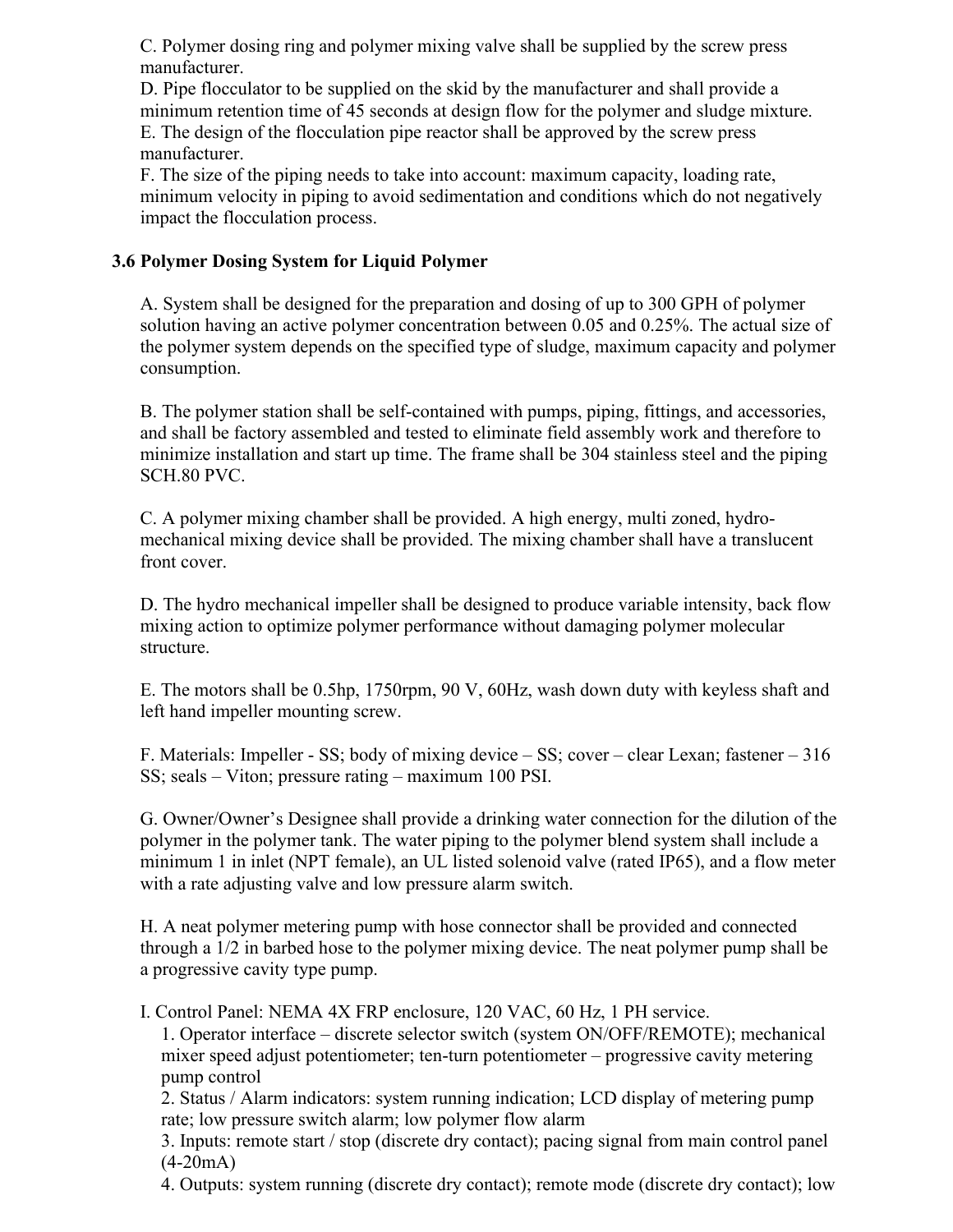pressure alarm (discrete dry contact)

J. The pressure side of the polymer system shall be connected through a minimum 1 in diameter PVC pipeline and a magnetic inductive flow meter to the polymer injection ring described above.

K. The injection ring is the place where the polymer is added to the sludge. A mixing valve with adjustable weight follows to ensure optimum mixing conditions and creating the right size SLUDGE DEWATERING SCREW PRESS RFB #2017-02 Page | 11 and strength of flocks. The retention time between the mixing valve and the dewatering machine shall be a minimum of 30 seconds at maximum flow.

L. Details of the polymer system: see Section 11….

#### **3.7 Sludge Feed Pump**

A. General - Unless otherwise stated, the sludge pumps shall be progressing cavity Moineau principle type suitable for pumping sludge as indicated below:

- 1. The sludge feed will be waste activated sludge as described in Paragraph 2.02.A.1.
- 2. The progressing cavity pump should meet the following performance parameters:

| 60 GPM                     |
|----------------------------|
| 35 PSI                     |
| 350 RPM                    |
| 5 HP                       |
| NETZSCH MODEL NM045BY01L07 |
| 3-INCH ANSI                |
|                            |

B. Pump Suction and Discharge Casing

1. The pump casing shall be designed for the type of service specified and shall be of sufficient strength, weight and metal thickness to ensure long life, accurate alignment and reliable operation. The suction casing shall be constructed of close-grained cast iron and have two clean out ports. The casing shall have connection for vents, drains, and gauges. 2. The suction and discharge connections shall be ANSI/B16.1 flanges sized for the pump specified. The discharge flange shall have a vent/gauge connection that can be rotated in 90o increments. The discharge support feet shall be separate from the discharge flange. 3. The pump shall be supplied with adequate NPT connections for stuffing box drainage, pump drainage, flushing and gauge connections.

C. Stator The pump's stator shall be formed from a single piece Buna-n rubber sleeve inside a two-piece extruded aluminum shell. The stator shall be affixed to the suction casing by the use of four (4) thru-bolts for easy removal and replacement. Stators shall not be affixed to the suction casing by threaded connections or by snap rings. The suction edge of the stator shall be chamfered to allow for unrestricted flow into the pumping elements. The seal shall be integral to the stator sleeve at the suction and discharge to prevent leakage. The use of separate o-rings or flat rings for stator sealing shall not be required. Stator designs that limit nominal pump pressure capability to less than 90 PSI shall not be acceptable.

D. Rotor The rotor shall be precision machined from tool steel with a chromium content of 11-13.5% hardened to a Rockwell C hardness of C57-60 and then covered with heavy layers of hard chrome plating. The rotor shall be driven by means of a heavy duty sealed drive train.

E. Drive Train The rotor shall be precision machined from 316 stainless steel. The rotor shall be driven by means of a heavy-duty sealed drive train. The rotor shall be joined to the drive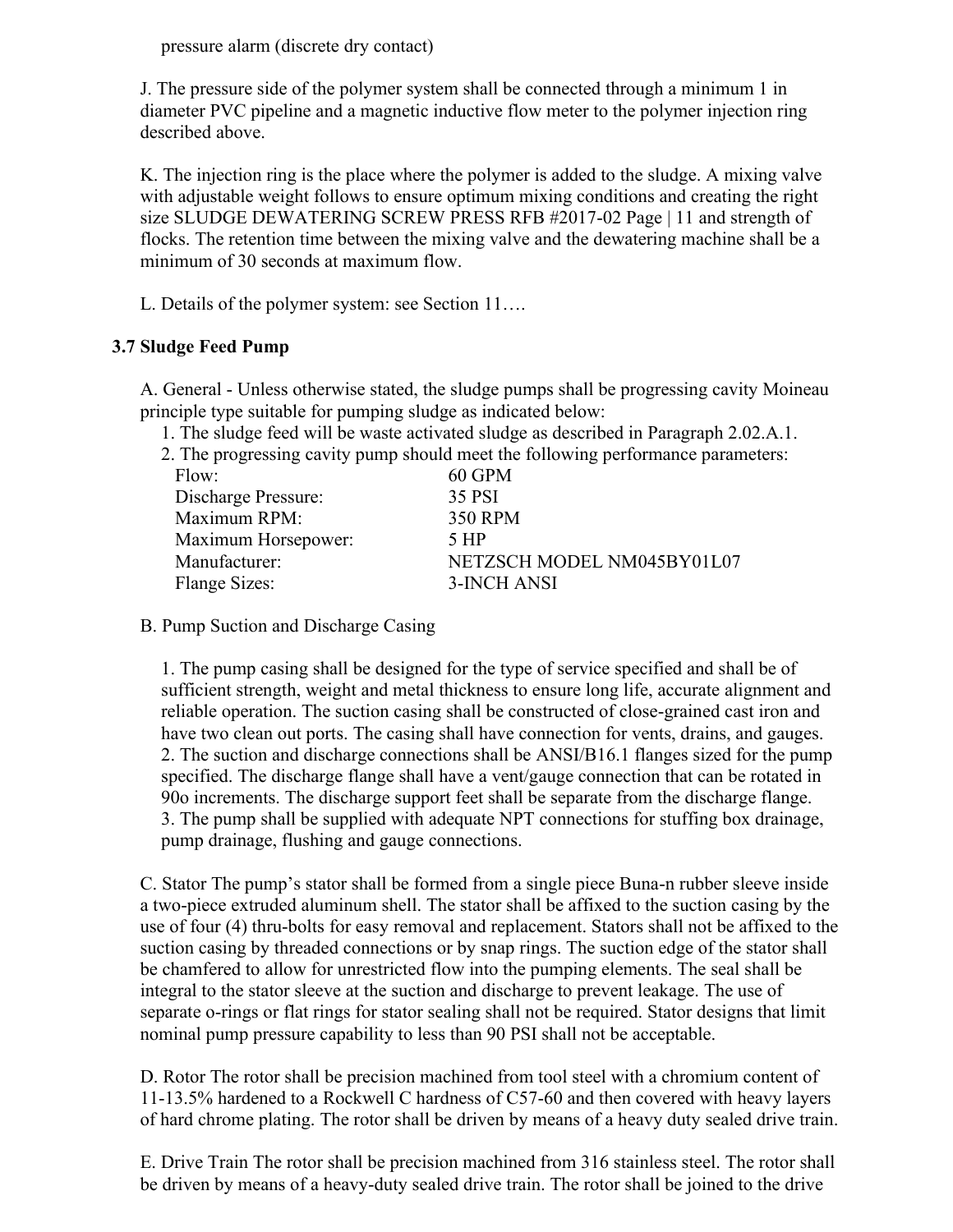shaft by means of a connecting rod with sealed pin type universal joint at each end. The sealed pin type universal joints shall be factory lubricated with oil and completely sealed from the fluid being pumped, utilizing a metal cover over the pin and flexible rubber seal on the connecting rod end. The joint seal shall not employ sacrificial parts such as clamp bands and shall not require special tools to assemble. To optimize seal and pin joint life, the connecting rod shall be of sufficient length to maintain its operating angle within 1 degree. Flexishafts, cardin joints, and unsealed pin joints are not acceptable.

F. Shaft Seal The pumps shall be fitted with a Single Mechanical Seal with Silicon Carbide Seal faces and 316 stainless steel metal parts. The mechanical seal shall be a rubber bellows seal. Mechanical seal shall be inside mounted, located inside the pump suction housing with ample open area around the seal and not in a dead-end enclosed housing where solids or scum could accumulate.

#### G. Pump Drive Shaft

1. The drive shaft shall be of the solid drive shaft design in order to avoid clogging and/or trapping of solids, which could either interrupt the movement of the connecting rod or disturb the seal of the rear pin joint. Maximum shaft deflection under normal operating conditions shall not exceed .002". The portion of the drive shaft that passes through the stuffing box shall be hard chrome plated or shall be provided with a replaceable hardened chrome plated shaft sleeve. Hollow or telescoping designed drive shafts are not acceptable.

2. The universal joint head shall be removable from the drive shaft to allow access to the stuffing box or mechanical seal without disturbing the drive end of the pump.

H. Motor Features The motor to be TEFC, Premium Efficient with class F insulation, 1.15 service factor. If the pump is to be controlled by a Variable Frequency Drive then the motor to be Inverter Duty, suitable for a 5:1 constant torque turndown ratio. Motors are to be manufactured by Nord.

I. Gear Reducer Features The gear reducer shall be parallel in-line helical reducer with a 1.4 service factor. The gear case is to be single piece SAE 30 gray cast iron with internal reinforcements for strength and rigidity. This design eliminates oil leakage, oil contamination and gear set misalignment problems common to drives with bolt-on output cover or flanges.

#### **3.9 Controls and Instrumentation**

A. The entire control system shall be provided by the Manufacturer of the Screw Press.

B. The Manufacturer shall provide wiring between all skid mounted system components as required.

C. The Owner/Owner's Designee shall provide 460 V, 60 Hz, 3 phase power supply to the main control panel.

D. The dewatering system shall be full-automatic and shall include the following:

- 1. Main control panel for screw press
- 2. Polymer system control panel
- 3. Magnetic-inductive flow meter for thin sludge feed and polymer
- 4. Automatic control for the pneumatic pressure cone

E. A 460-volt main control panel shall be provided in a NEMA 4X rated stainless steel enclosure. The enclosure shall be suitable for wall mounting, shall have hinged covers which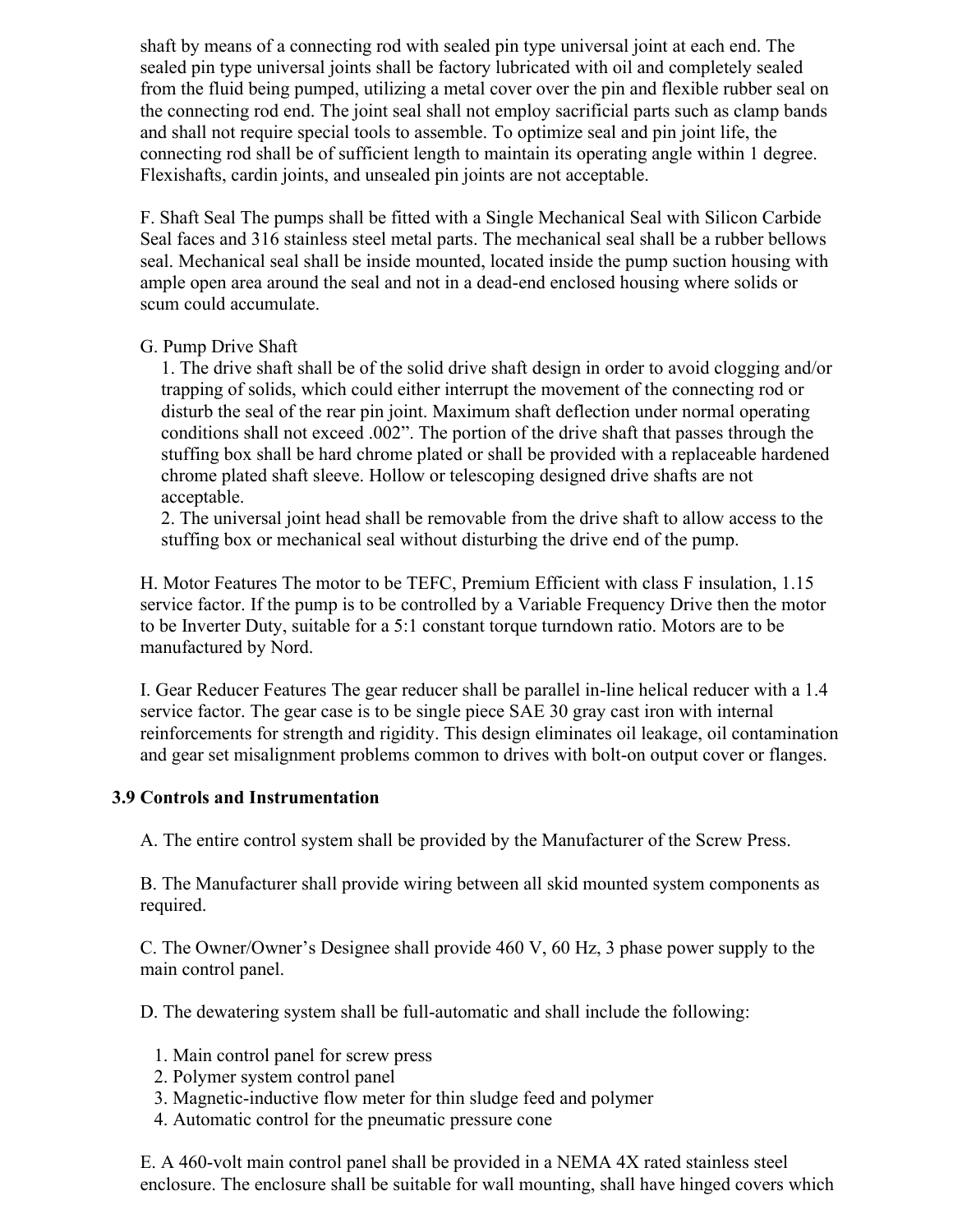swing horizontally and shall be held closed with mechanical spring loaded fasteners, and shall include the following:

1. Main power disconnect switch (pad-lockable)

2. Control power transformer

3. Surge arrester

4. H-O-A control switches (screw drive including F/R selector switch, thin sludge pump, wash water solenoid valve)

5. 3.0 hp Variable Frequency Controller (VFD) including over-current and over-heat protection for screw press main drive

6. 0.1 hp reversing motor starter including over-current and over-heat protection for the wash water spray drive

7. 5.0 hp Variable Frequency Controller (VFD) for sludge feed pump

8. 1.5 hp Variable Frequency Controller (VFD) for dewatered cake conveyor.

9. Pressure sensor at the inlet of the screw press: 4-20 mA signal is sent to the PLC. The sensor shall also have a discrete relay output, freely adjustable at the sensor, indicating high pressure conditions at the screw press inlet

10. Programmable logic controller (PLC) Allen Bradley CompactLogic with on-board Ethernet.

11. Operator Interface (OIU), Allen Bradley PanelView 700 with color touch screen and Ethernet communication.

12. The PLC shall have the capability to work as a data logger. The data logger shall document all important process parameter but not limited to the following list:

a) Operation mode: OFF, dewatering, back wash, shutdown

b) Drive operation: forward, reverse

- c) Sludge flow [GPM]
- d) Screw Speed
- e) Polymer pacing signal
- f) Pressure screw press inlet
- g) Motor amperage draw

h) Set points: feed solids, polymer consumption, solid loading

13. Running time meter for screw press and feed pump

14. Text messages displayed on touch screen: a) Over-current indications b) Spray bar washing system on c) Polymer dosing station status

15. Operating and warning lights for the following: a) Power on b) Dewatering system in operation c) Malfunction indication d) Reset button

16. Laminated plastic nametags shall be provided for the name of the control panel and all disconnects, switches, lights, and meters.

17. Spare terminals (control- and power voltage) shall be provided to accommodate for remote control operation and to interface with other equipment components such as the polymer dosing system, thin sludge pumps etc.

18. Control panel (120VAC, single phase) for polymer dosing station shall be furnished by polymer dosing station supplier, to guarantee always a constant concentration in the dosing chamber, with the following features:

a) connection terminals and control and safety devices: i. polymer make down system run signal ii. flow control neat polymer pump (accepting  $4 - 20$  mA signal)

b) signals to main control panel: i. system run signal ii. malfunction polymer station

c) Control panels shall be factory wired and pre-tested.

## **SECTION 4- EXECUTION**

## **4.1 Installation, Start-up and Operator Training**

A. Manufacturer shall verify all dimensions of the skid components to ensure compliance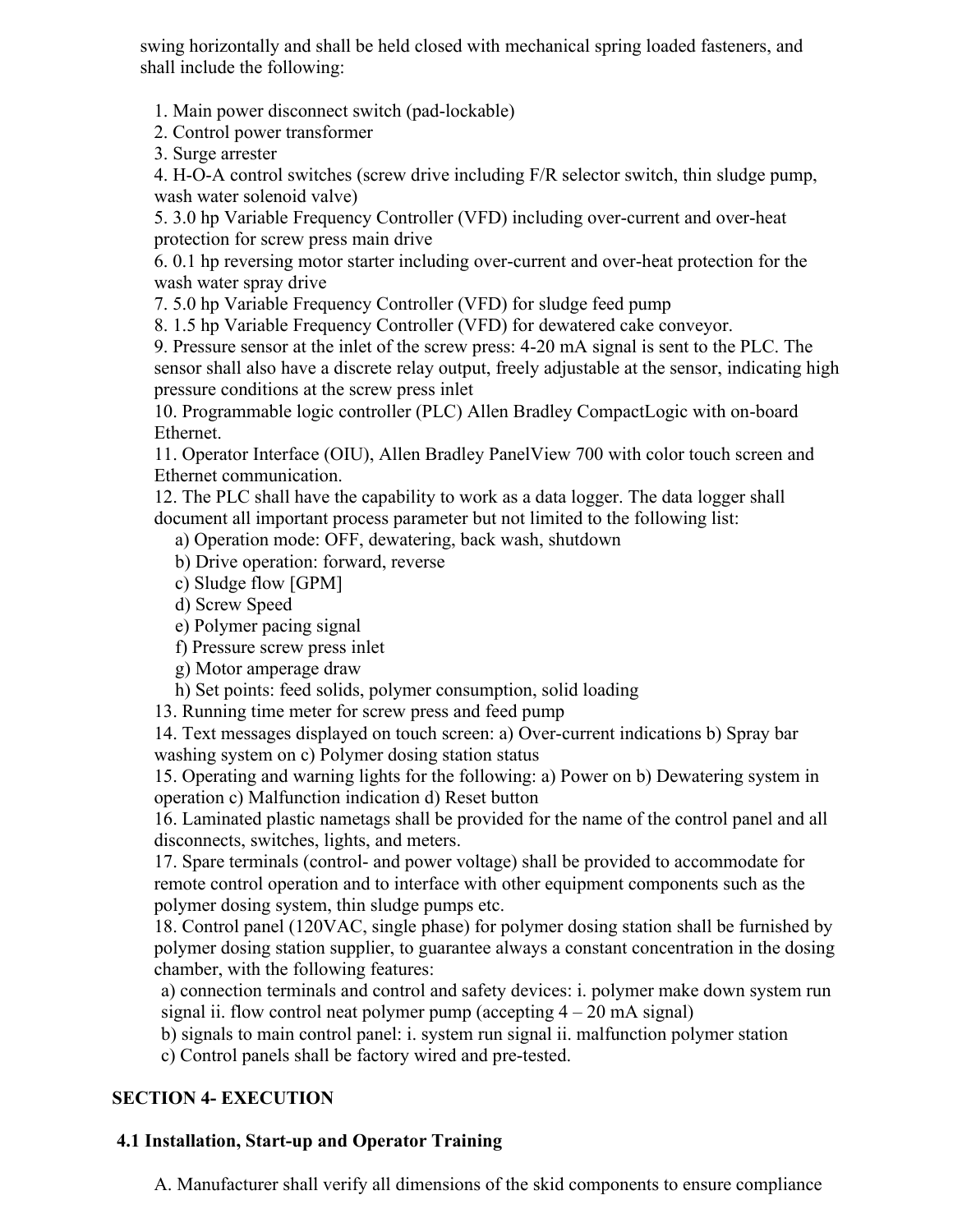of equipment dimensions with the drawings. Manufacturer shall notify Wastewater Treatment Supervisor of significant deviations.

B. Installation of the equipment shall be in strict accordance with the contract documents and the manufacturer's instructions and shop drawings. Manufacturer shall supply anchor bolts for the equipment. Owner/Owner's Designee shall install the anchor bolts in accordance with the manufacturer's recommendations.

C. Touch-up paint shall be applied after installation to all scratched, abraded and damaged shop painted surfaces. Coating type and color shall match shop painting. Owner/Owner's Designee shall passivate all field welds.

D. Manufacturer shall furnish the services of a factory-trained service engineer for two (2) trips including a total of eight (8) workdays to inspect the installation, observe start up, and provide operator training.

1. Equipment shall not be energized, or "bumped" to check the electrical connection for motor rotation without the service engineer present.

2. The service engineer shall make all necessary adjustments and settings to the controls.

3. The service engineer shall demonstrate proper and sequential operation of the dewatering system. The dewatering system shall be able to operate fully automatically.

## **4.2 Performance Testing**

A. After start up, operational testing and adjusting.

B. Submit the screw press to a performance test to:

1. Performance test shall commence within two weeks of having the screw press installation, start up, operational testing and adjusting is complete. SLUDGE DEWATERING SCREW PRESS RFB #2017-02 Page | 17

- 2. Demonstrate the screw press can perform as specified in Item 2.02 B.
- 3. Run a minimum of two (2) tests.
- 4. Tests will be made in five (5) hour runs.
- 5. Days between runs will vary from 3-4 days.
- 6. Buyer and Seller will work together on testing schedule.

7. After two performance test have been completed, the Buyer will continue to operate the screw press for 30 days based on the final set points to verify long term performance.

a. Buyer will continue to collect samples 3-4 times per week during the extended performance operation to confirm that the equipment continues to meet the guaranteed performance.

b. Buyer will split the samples collected for analysis with the Seller at the request of the Seller, however the Seller shall pay for all analysis of the Seller's samples.

c. Seller shall be available to the Buyer on call in the event that technical assistance is required from the Seller.

#### C. Collect samples at the following locations:

1. Solids discharge.

- 2. Pressate discharge.
- 3. Screw press feed pipe.
- 4. Samples collected at the end of each test run and at 60 minute intervals after start.

Sample volume shall be at least 500 ml for each sample taken at the three sample points at each sample time.

- 5. Each day's samples will be combined for a composite sample for testing.
- 6. Each day's composite will be split.
- 7. Test results will be averaged over the test period.